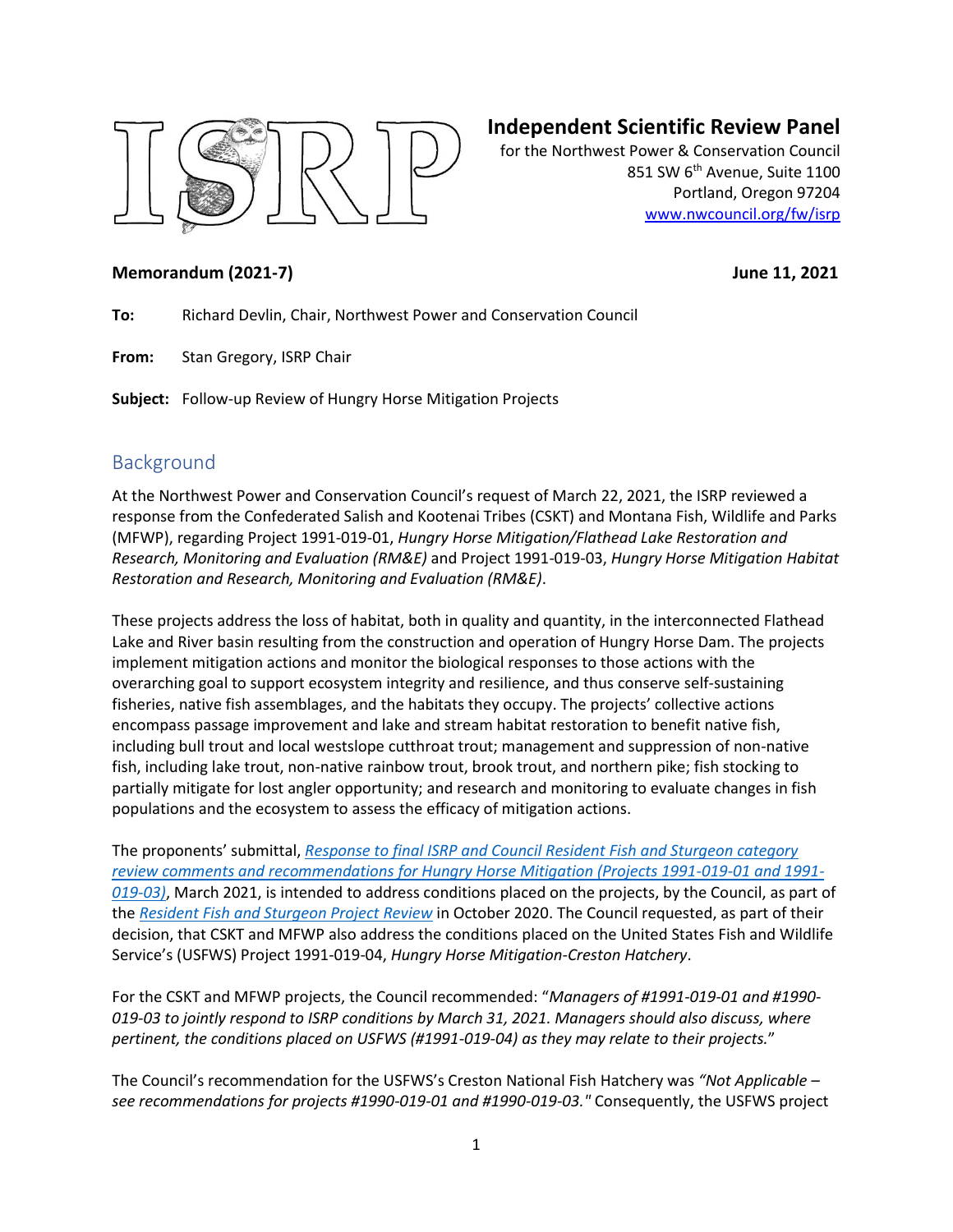proponents were not required to submit a response to the Council for ISRP review. However, the ISRP reviewed responses from the CSKT and MFWP regarding stocking of fish from Creston National Fish Hatchery, including [a supplemental response](https://nwcouncil.box.com/s/53pg63g3cu1v7botycmftdi4lllbw88f) (May 19, 2021).

The ISRP's review ([2020-8\)](https://www.nwcouncil.org/reports/isrp-final-report-category-review-resident-fish-and-sturgeon-projects) raised the following conditions for the CSKT's Project 1991-019-01, *Hungry Horse Mitigation/Flathead Lake Restoration and Research, Monitoring and Evaluation (RM&E)* included:

- Condition 1. Statistical analyses
- Condition 2. SMART objectives for bull trout
- Condition 3. SMART objectives for Magpie and Skidoo creeks
- Condition 4. Cutthroat trout stocking

The ISRP's review [\(2020-8](https://www.nwcouncil.org/reports/isrp-final-report-category-review-resident-fish-and-sturgeon-projects)) raised the following conditions with the MFWP's Project 1991-019-03, *Hungry Horse Mitigation Habitat Restoration and Research, Monitoring and Evaluation (RM&E)*:

- Condition 1. Metrics for thermal, flow, and biological benefits
- Condition 2. Linkage between goals/objectives and limiting factors
- Condition 3. Priority of Martin Creek
- Condition 4. Non-native rainbow trout suppression assessments
- Condition 5. Priority of Wounded Creek
- Condition 6. SMART Objectives

The ISRP's conditions for the USFWS's Project #1991-019-04, *Hungry Horse Mitigation-Creston Hatchery*, that were addressed in the MFWP and CSKT original and supplemental responses included:

- Condition 1. Framework for production and pond stocking
- Condition 2. SMART objectives for in-hatchery operations
- Condition 3. Quantifiable objectives for triploid rainbow trout production
- Condition 4. Retrospective analysis of stocked fish performance
- Condition 5. Fish health screening methods
- Condition 6. Bull trout production
- Condition 7. Angler-use assessment

MFWP and CSKT embedded their responses point-by-point in the ISRP's final review comments and recommendations. Our review below follows the same point-by-point format, organized by the conditions.

# ISRP Recommendation

The ISRP provides separate recommendations related to conditions for the three projects:

- CSKT project 1991-019-01, *Hungry Horse Mitigation/Flathead Lake Restoration and Research, Monitoring and Evaluation (RM&E)* - Meets Scientific Review Conditions
- MFWP project 1991-019-03, *Hungry Horse Mitigation Habitat Restoration and Research, Monitoring and Evaluation (RM&E)* - Meets Scientific Review Conditions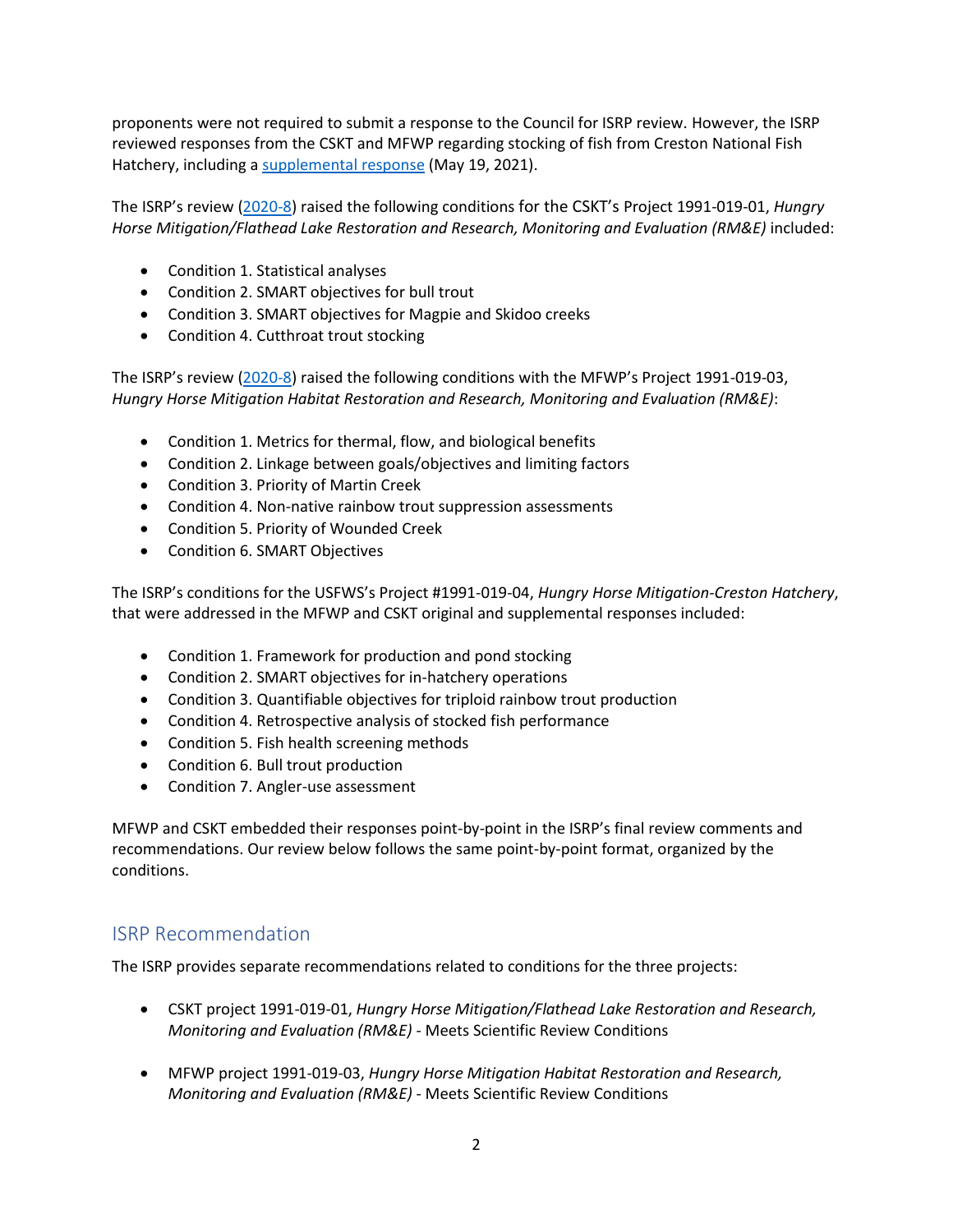- USFWS project 1991-019-04, *Hungry Horse Mitigation-Creston Hatchery -* based on the supplementary information provided by the CSKT and MFWP:
	- o Conditions 3 and 6 are met
	- $\circ$  Conditions 1, 4, and 7 are partially met
	- o Conditions 2 and 5 were deemed Not Applicable to CSKT and MFWP; however, the ISRP includes some advisory recommendations.

# ISRP Comments on the CSTK and MFWP Responses

# CSKT Project 1991-019-01, *Hungry Horse Mitigation/Flathead Lake Restoration and Research, Monitoring and Evaluation (RM&E)*

In addition to the acknowledgement that the responses Meet Conditions, the ISRP has an additional general comment that the proponents may wish to consider in the future. Because fish populations may exhibit compensatory responses to exploitation and the goal is to shift predator-prey dynamics, the program will eventually need to revise upward the numbers harvested each year or to set a harvest level based on the bioenergetics of the predator-prey relationship. For instance, currently the goal is to remove 143,000 lake trout annually. As a response, the lake trout are predicted to become smaller in mean body size. If this prediction is realized, should the proponents change the goal to removal of a targeted biomass in addition to a number? Bioenergetics models, in this context, are designed to estimate predation pressure, which depends not only on the number of "mouths to feed" but also, importantly on consumption rates, which increase with predator body size. The original exploitation goal was based on a population structure that is expected to shift toward smaller individuals.

### **Condition 1. Statistical analyses - Meets Condition.**

The proponents responded that statistical analyses are premature at this point and that thus far suppression netting efforts would yield scant statistically significant responses. Nevertheless, the proponents were able to demonstrate via statistical analyses that lake trout catch rates declined, relative weight (condition) increased, use of marginal habitat decreased, and average length declined, and that each of these trends was statistically significant. These are all indications of increased exploitation of this population that should lead eventually to declines in abundance, mean size, and mean age of individuals. They also could have analyzed their mark-recapture abundance estimates, which might show a negative, but non-significant, trend. This would support their claim that the suppression is causing a change in the right direction, but the change is too small to detect at this time.

Regarding analysis of changes in bull trout abundance, the proponents' results show that redd counts were stable and catches in gillnets (CPUE) increased significantly. In contrast to their claim that the metrics do not show meaningful or statistically significant change, the CPUE suggests that over 10 years the annual catch rate is expected to double from about 0.1/net to more than 0.2/net, which may be biologically important.

It will be helpful to managers, the ISRP, and other interested parties if these kinds of statistical analyses can be conducted and reported in annual reports "provisionally," until longer time series data are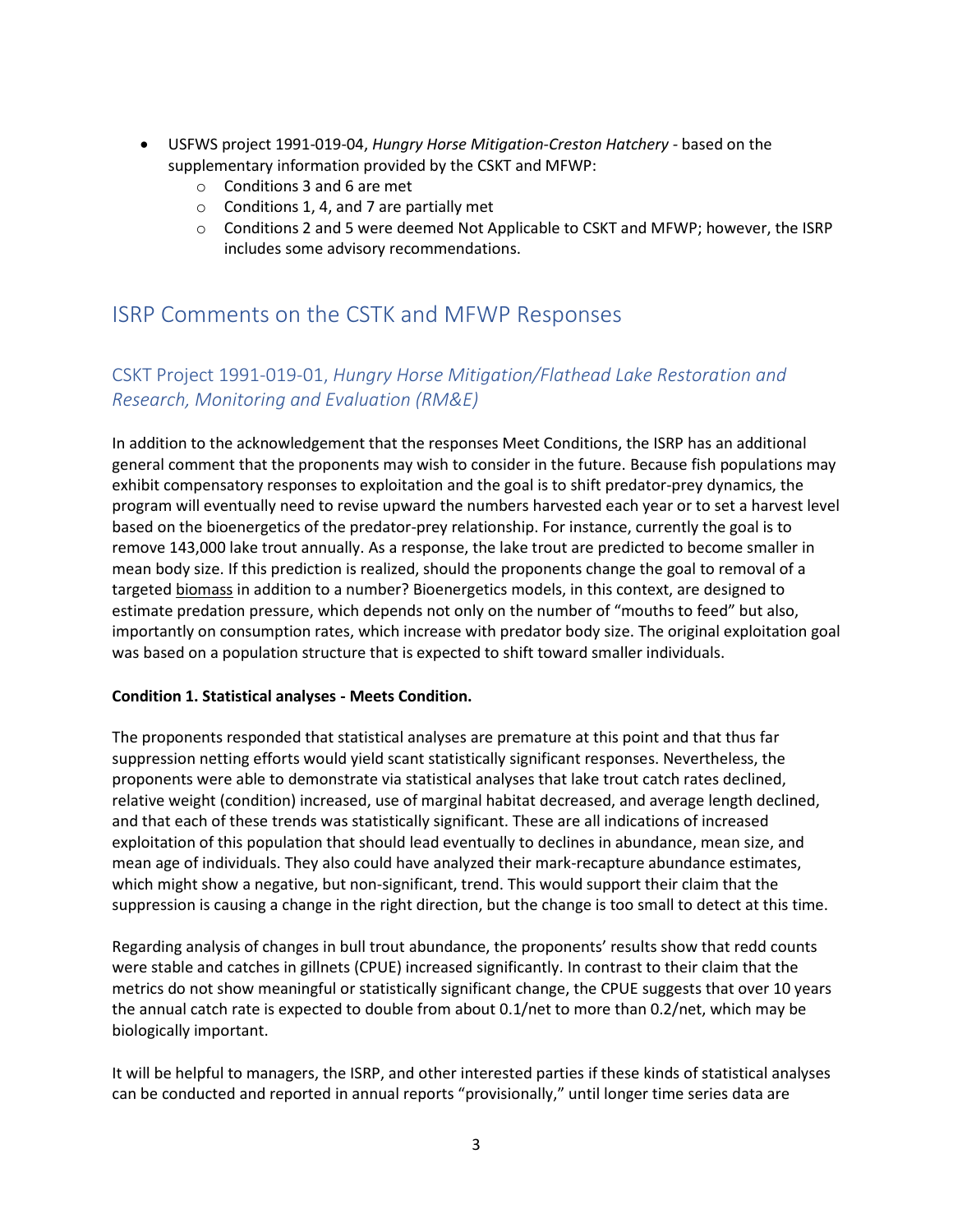available. We acknowledge that statistical significance (especially on an incomplete data set) may not be achieved in the short term, even in a situation where there may be a large actual effect. Nevertheless, reporting the patterns is important, as it helps inform whether the effect size is biologically important.

## **Condition 2. SMART objectives for bull trout - Meets Condition.**

The ISRP acknowledges that framing bull trout response objectives in a SMART format is not a straightforward endeavor, given the indirect effect of lake trout suppression on bull trout abundance. This is especially true given the project timeline and the maturity schedule, that is, maturity and longevity for bull trout. We also recognize that the measurement of lake trout harvest may serve as a modest interim proxy and a necessary precursor for estimating how the bull trout respond, especially given predictions from previous models.

The ISRP commends the proponents for using the statistical analysis conducted for Condition 1 to predict CPUE of bull trout in gill nets to 2025. As described above, this suggests that CPUE is expected to more than double by 2025 (from about 0.1 to >0.2). The actual level achieved by 2025 can then be compared to this benchmark, and offer the reasons why it has, or has not, been achieved. From these analyses, progress can be assessed and used to make changes in an adaptive management framework.

# **Condition 3. SMART objectives for Magpie and Skidoo creeks - Meets Condition.**

The proponents provided a response with additional detail on SMART criteria. Moreover, the ISRP appreciates the detailed response about the objectives for these two populations, which have vastly different proportions of non-native brook trout, and the additional response regarding the potential for using brook trout YY-males in the future.

### **Condition 4. Cutthroat trout stocking - Meets Condition.**

The ISRP appreciates the proponents' commitment to convening an Expert Panel to assist with the proposed actions. The proponents are correct that the ISRP considers it critical to conduct and complete the Expert Panel process (by 2022) before beginning the culturing program in 2024. The Expert Panel's findings and recommendations would also benefit from an ISRP review prior to initiating the fish culture program.

# MFWP's Project 1991-019-03, *Hungry Horse Mitigation Habitat Restoration and Research, Monitoring and Evaluation (RM&E)*

### **Condition 1. Metrics for thermal, flow, and biological benefits - Meets Condition.**

The proponents' response included target thermograph information (Figure 1 and Table 1) that depicts "optimum" temperatures bounded by  $2^{\circ}$  min and max range for June through December each year (based on Marotz et al. 1996). Similar targets for flow (hydrograph) and biological variables (plankton and macroinvertebrates) were not included even though they are key elements of an anticipated MOU with USBOR. The ISRP recognizes that the final flow and biological targets may be incomplete or remain under negotiation. However, a description of the direction these are taking is warranted, as well as an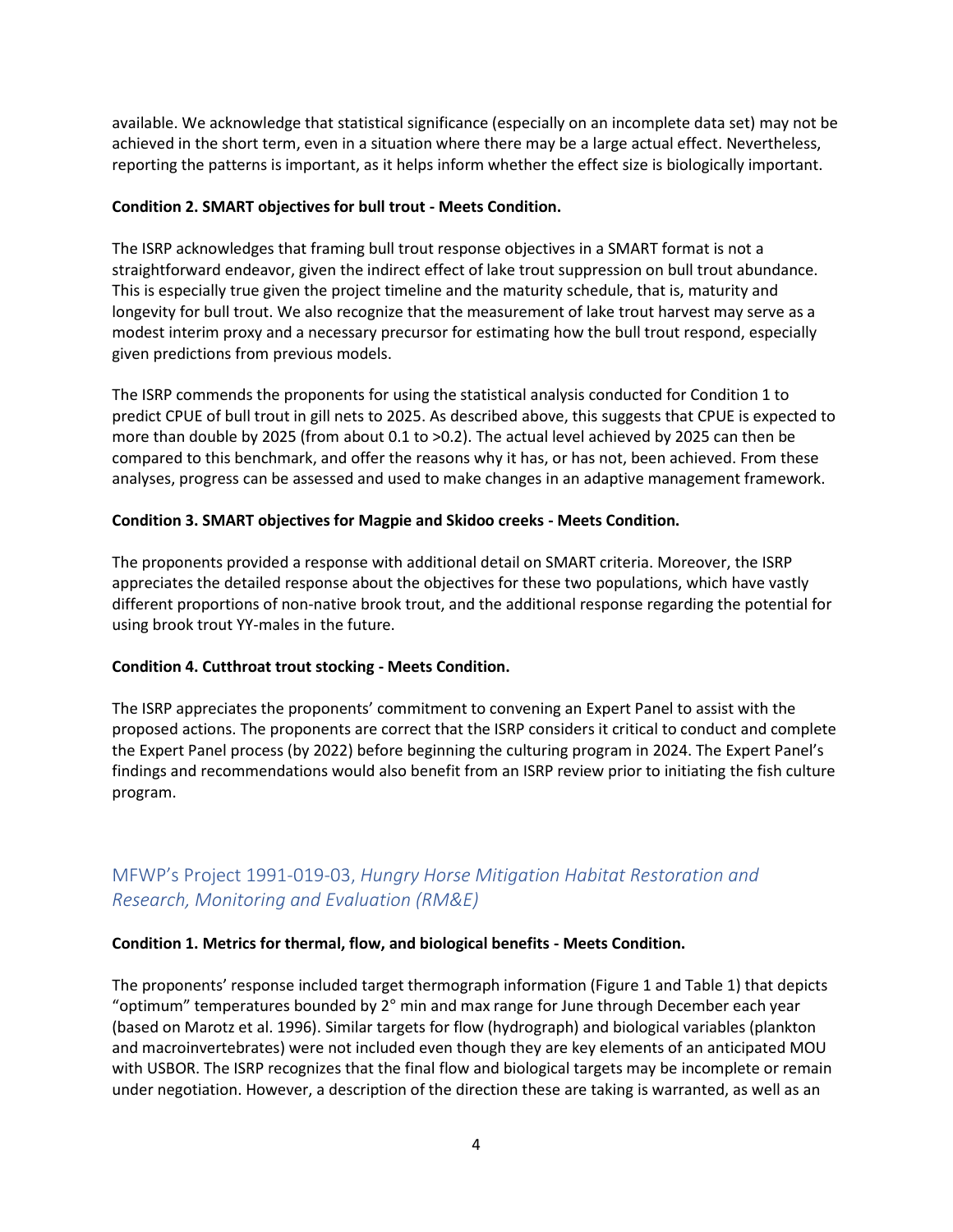anticipated timeframe for adoption. Also, is there an expected timeline under which the MOU will be completed?

## **Condition 2. Linkage between goals/objectives and limiting factors - Meets Condition.**

The proponents provided additional descriptions and linkages between goals and limiting factors, ones that are well reasoned and more transparent. The ISRP recognizes the complexity and challenges that limiting factors present for mitigating Hungry Horse Dam's construction and operation. The ability to address these issues simultaneously, effectively, within a limited timeframe, and within a defined budget requires extensive cooperation with stakeholders as well as well-developed professional skills by the proponents. The context provided within the Flathead Subbasin Plan is an important overarching framework.

# **Condition 3. Priority of Martin Creek - Meets Condition.**

The proponents adequately describe the rationale for the non-native trout suppression in Martin Creek above the falls. The ISRP recommends that the proponents compile and present a strategic list of watersheds that require suppression before any proposed future suppression actions.

# **Condition 4. Non-native rainbow trout suppression assessments - Meets Condition.**

The proponents provided sufficient details on the approach employed for assessments within the Flathead Subbasin. The ISRP emphasizes the need for a robust assessment of suppression effectiveness and appreciates the proponents' efforts in this regard.

# **Condition 5. Priority of Wounded Buck Creek - Meets Condition.**

The proponents provided sufficient justification for the choice of Wounded Buck Creek bull trout for examining vital life history parameters. The choice of this stream's population was based on some practical considerations, including opportunities to locate a video observation platform and to census the entire population of adult bull trout migrating upstream to the known spawning grounds. Moreover, the relative isolation of the video platform provides a modest level of security for equipment.

### **Condition 6. SMART Objectives - Meets Conditions.**

The ISRP requests that the proponents continue to develop a more complete set of objectives with the SMART criteria, especially in terms of metrics to be measured as well as key (or quantitative) benchmarks over time that can be evaluated for progress.

The proponents offered some additional specificity for Objectives 1a, 5a-c. The information provided for Objectives 5b and 5c is the most complete in addressing the criteria required for SMART objectives (although where the 20 acres is located for Objective 5c remains unclear).

For Objective 1a, the proponents provided information on thermal targets, but not for flow or biological ones (see comments above for Condition 1). Some thermal benefit might be expected as a response to a proposed selective withdrawal scheme. Moreover, no realistic or expected timeline is provided for the steps necessary to complete the MOU.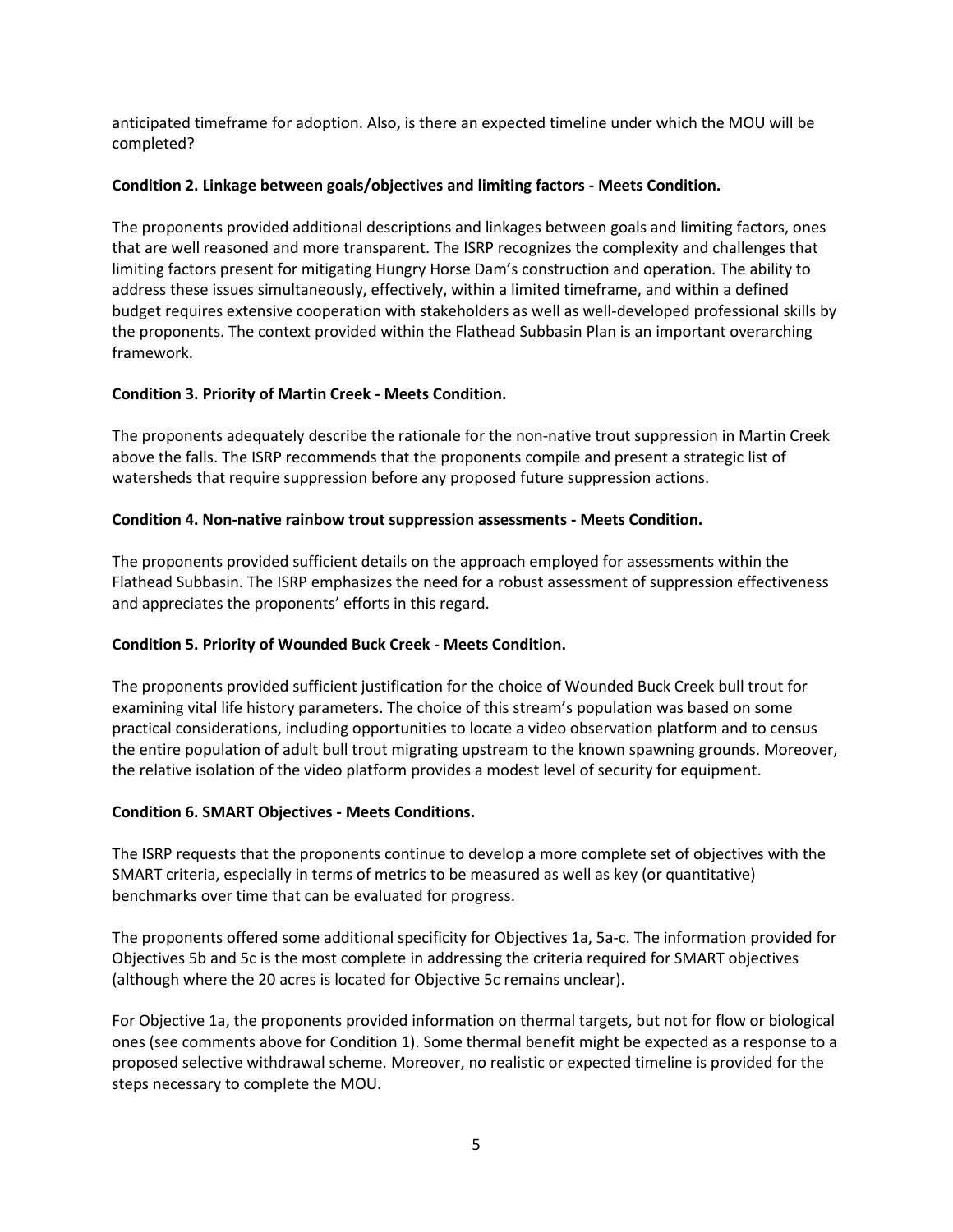For Objective 3a, no additional detail was provided in proponents' response.

The ISRP is not requesting a response at this stage but rather encourages the proponents to continue framing their objectives in the SMART format and report them in their next annual report.

# MFWP and CSKT response for USFWS Project #1991-019-04, *Hungry Horse Mitigation-Creston Hatchery*

The Council recommended that MFWP and CSKT should discuss*, "where pertinent, the [ISRP's] conditions placed on USFWS (#1991-019-04) as they may relate to their projects.*" MFWP and the CSKT response addressed Conditions 1 and 7 in their original response and Conditions 2 through 6 in their supplemental response. The Council did not ask the USFWS to respond to the ISRP conditions.

### **Condition 1. Framework for production and pond stocking - Partially Meets Condition.**

The proponents' response justifies the stocking program in terms of the HHD Loss Statement (~167,500 kokanee, juvenile westslope cutthroat trout, and adult bull trout) and as mitigation for lost harvest opportunity from the depleted fish populations.

Supplementary information provided by the proponents indicates the related projects (Projects 1991- 019-01-CSKT and 1991-019-03-MFWP) implement the biological mitigation and provide the overarching framework for the subbasin. The proponents also indicate that beginning in FY 2023, the closed-pond stocking program will transition toward westslope cutthroat trout (and away from triploid rainbow trout in FY 2022). The ISRP appreciates the pivot toward a native species as a risk reduction strategy that may also have an educational value. The ISRP recommends this transition be recorded in the proposal, annual reports, and other supporting documents.

### **Condition 2. SMART Objectives for in-hatchery production - Condition Not Applicable.**

This condition concerns the USFWS's in-hatchery operations. Therefore, no further information is requested on this condition from MFWP and CSKT. The ISRP recommends the Creston National Fish Hatchery staff continue to frame and articulate its activities as SMART objectives in cooperation with the receiving agencies.

### **Condition 3. Quantifiable objectives for triploid rainbow trout production - Meets Condition.**

The ISRP seeks specific quantifiable objectives and benchmarks for triploid rainbow trout production. For example, when will it be implemented, what will be the source of tested and certified eggs, and what standard of certification for triploidy will be used (e.g., >99%?). This change in the hatchery policy is a logical time to revise objectives. Also, the ISRP requested that the proponents provide additional information on the source and strain of the westslope cutthroat trout to ensure consistency with the drainage specific approach used for westslope cutthroat trout restoration activities in the subbasin.

Additional methodology and efficacy testing for triploidy was provided in the proponents' response (Loopstra, D.P. and P.A. Hansen. 2008. Induction of triploidy in rainbow trout [*Oncorhynchus mykiss*] using hydrostatic pressure. Alaska Dept. Fish and Game, Fisheries Data Series No. 08-22). The additional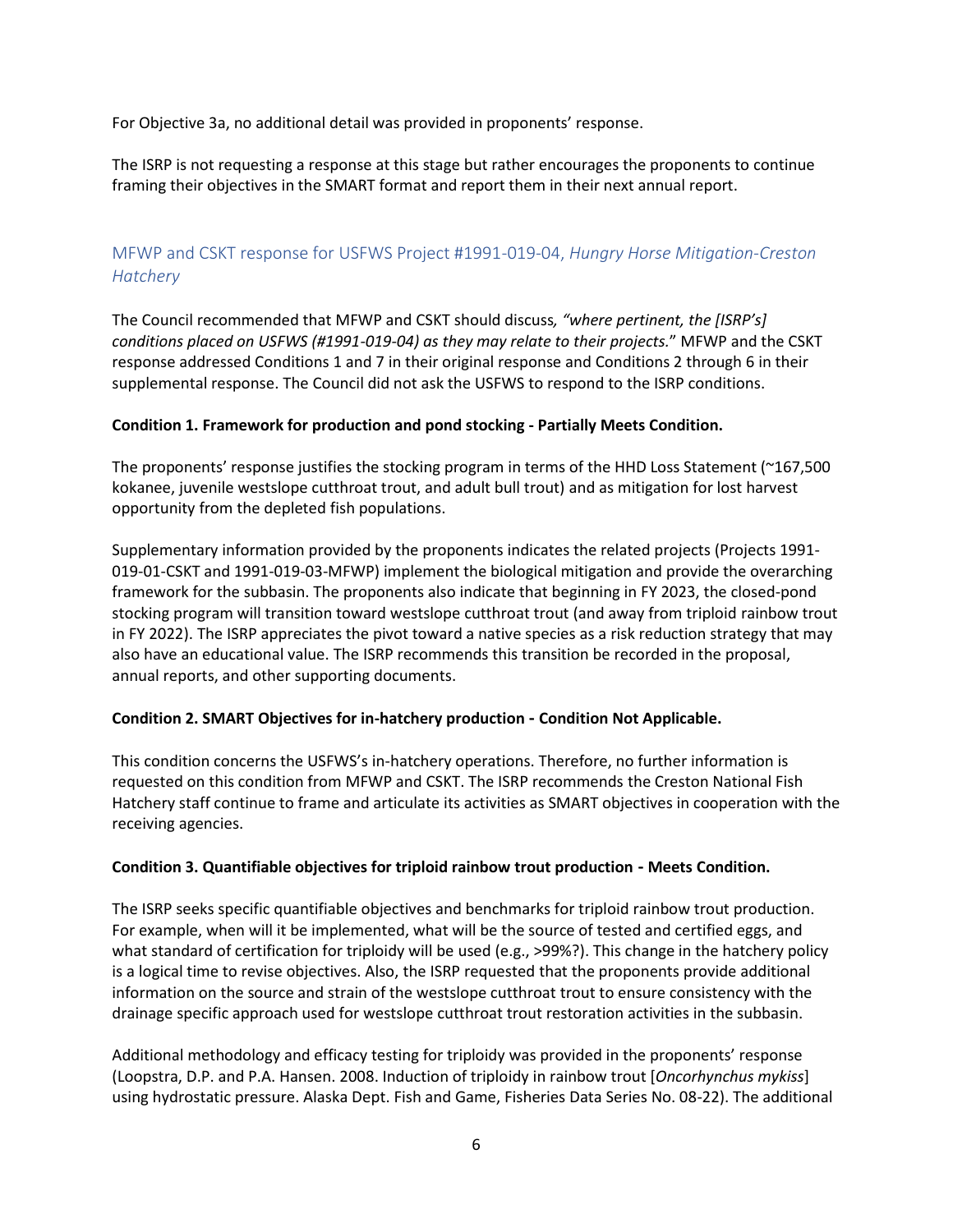information provided for Condition #1 suggested that the production of triploids would be reduced beginning in 2022. The ISRP appreciates this clarification and recommends incorporating such information into annual PISCES reporting.

Regarding the origins of westslope cutthroat trout, the proponents provided additional information regarding the use of the MFWP's MO12 stock maintained at Washoe State Fish Hatchery. These trout may have originated in the Flathead basin but represent an admixture from multiple drainages. Regardless, they are reserved for the closed-basin fishing ponds rather than release into waters with remnant local populations.

# **Condition 4. Retrospective analysis of stocked fish performance - Partially Meets Condition.**

The ISRP requested that various elements of the program be evaluated for the next annual reporting cycle. We did request, however, that in their response to these conditions the proponent and cooperating agencies describe specific objectives and monitoring methods to assess performance during production and after release (stocking).

The proponents partly address this condition in the supplementary response for Condition #7. To reiterate the ISRPs recommendation: "Ultimately, the ISRP recommends that the assessments need not be conducted on each pond at large expense, but rather for the various local angling population(s) as to whether this program meets their expectations and delivers on basic return to creel goals. The links to the assessments along with a brief summary in the annual PISCES reporting might clarify the basis for the program."

# **Condition 5. Fish health screening methods - Condition Not Applicable for MFWP and CSKT.**

The ISRP sought reporting and submission of health screening methods in MonitoringMethods.org. This should be pursued by the Creston National Fish Hatchery staff. The supplementary information provided by the proponents indicates that standard methodology is undertaken "in accordance with U.S. Fish and Wildlife Aquatic Animal Health Policy (713-FW-1)" and with assistance from staff at USFWS Bozeman Fish Health Center. The ISRP recommends the methods aimed at screening of in-hatchery fish health conditions be entered into MonitoringMethods.org.

### **Condition 6. Bull trout production - Meets Condition.**

The ISRP requested that the proponents describe the details for the bull trout production at Creston National Fish Hatchery in a response. As this information is more likely to be relevant to the cooperating agencies, MFWP or CSKT are likely better able to address response request. The ISRP requested information on current donor source(s), breeding/spawning protocol or design (e.g., single pair spawning vs. a matrix spawning vs. gamete pooling vs. other), location of releases, assessment of risks to donor and recipient populations, and other implementation information to achieve a conservation objective. If this information is described and included in a different program's proposal, it should be reported there but also cited by or linked to this program.

The proponents provided supplementary information indicating that MFWP and CSKT have not formally requested bull trout production from CNFH as a conservation aquaculture activity under current proposals. The ISRP appreciates the intent to follow the model used for westslope cutthroat trout by